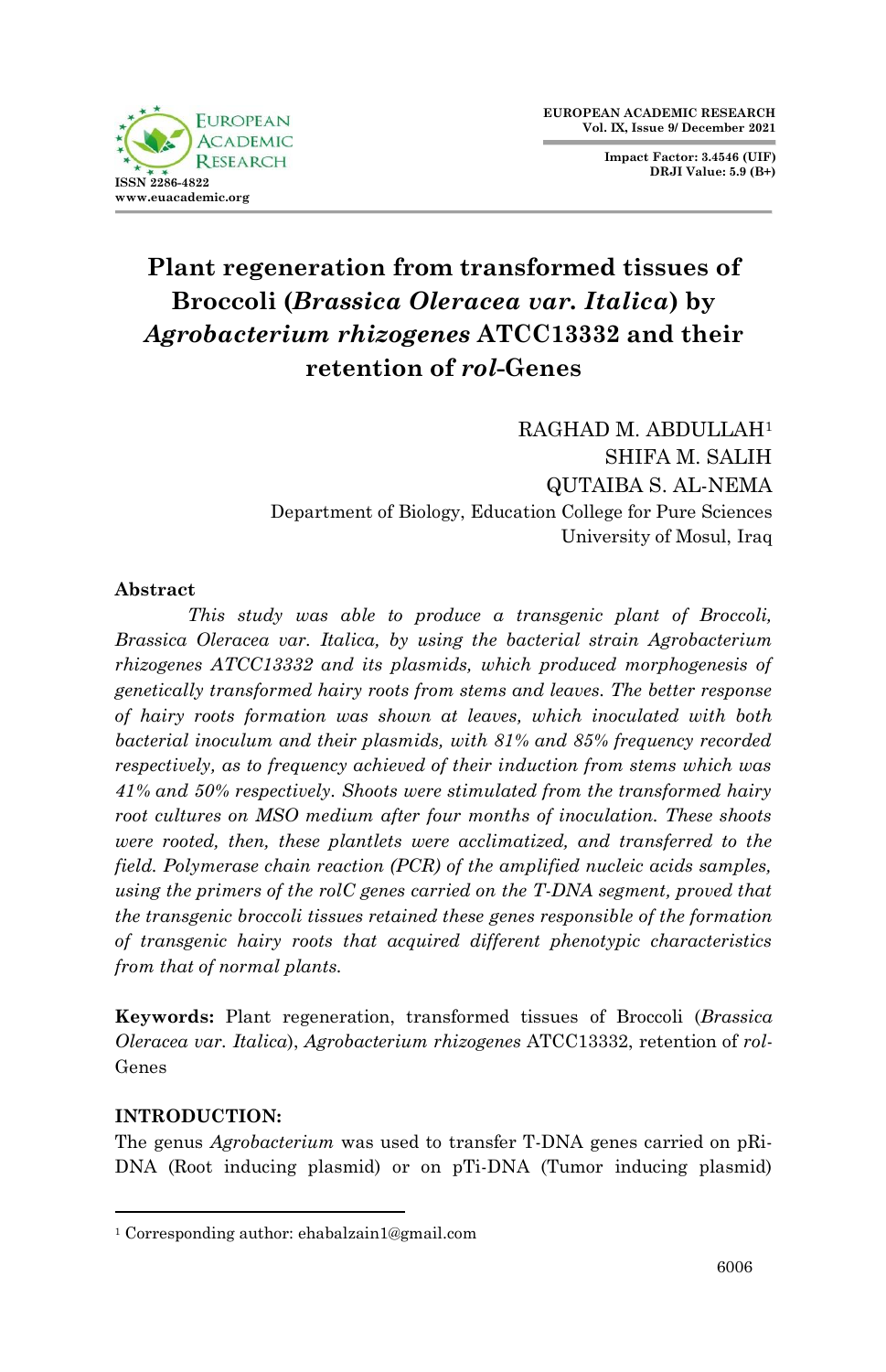responsible for the formation of hairy roots and crown gall tumours respectively in infected plants (Daspute *et al.*, 2019). These plasmids have succeeded in genetic modification of many plant species, such as rubber (Abdullah and Al-Mallah, 2011), sugar beet (AL-Mallah and Al-Nema, 2012), fenugreek (Al-Mahdawi, 2013), tomatoes (Al-Taie *et al.*, 2015), carrots (Al-Mallah and Muhammad, 2018), and cabbages (Al-Musayyib and Al-Mallah, 2019).

The hairy root disease is caused by the presence of four types of genes called *rol* genes (root locus), and they are *rolA*, *rolB*, *rolC*, *rolD*, and each of them has a function that appears when it is expressed, (Pavlova *et al.*, 2014). Broccoli plants (*Brassica oleracea var. italic*) belong to the cruciferous family *Brassicaceae*, which includes many plants, including kale, cauliflower, broccoli, and mustard (Shubha *et al.*, 2020). Broccoli is one of the important vegetables characterized by its high content of vitamins (A, B1, B2, B5, B6 and C) and many minerals (calcium, manganese, potassium, sodium). It is also rich in sulforaphane which can inhibit the growth of cancer cells and prevent blindness (Owis, 2015; Yagishita, *et al.*, 2019), and it is one of the most important antioxidants. In addition to that, it contains Indol-3-carbinol, an antioxidant chemical compound that prevents breast and colon cancer and enhances liver functions (Owis, 2015). It also has important nutritional and therapeutic benefits, including its role in regulating the level of sugar in the blood, and reducing the level of cholesterol in it, and it contributes to the bone building as well (Jang *et al.*, 2015). Broccoli is grown for its inflorescences that vary in colour from green to greenish-violet and are eaten in the phase of vegetative flowering buds with their thick silver stalks (Miraj, 2016).

The current study aims to include the *rolC* genes and the production of transgenic broccoli plants by direct injection and to find the extent to which their transformed tissues retain the *rolC* genes.

#### **MATERIALS AND METHODS:**

#### **\* Plant material:**

Broccoli (*Brassica Oleracea var. Italica*) seeds was obtained from the local markets of Erbil governorate – Iraq, sterilized by washing with tap water for 30 min., then submerged in ethyl alcohol solution (70%) for one min., then immersed in sodium hypochlorite solution NaOCl (commercial bleach solution at a concentration of 6%) at a ratio of 1 unite volume of sterile substance: 1 unit volume of sterile water for ten minutes, then washed with sterile water three times, for two minutes each time, to remove traces of the sterile substance (Pavlovic *et al.*, 2010). The sterile seeds were sown, after drying by placing them on a solid surface of 20 ml of MSO medium (Murashige and Skoog, 1962), free of growth regulators, in a 100 ml glass vial at a rate of four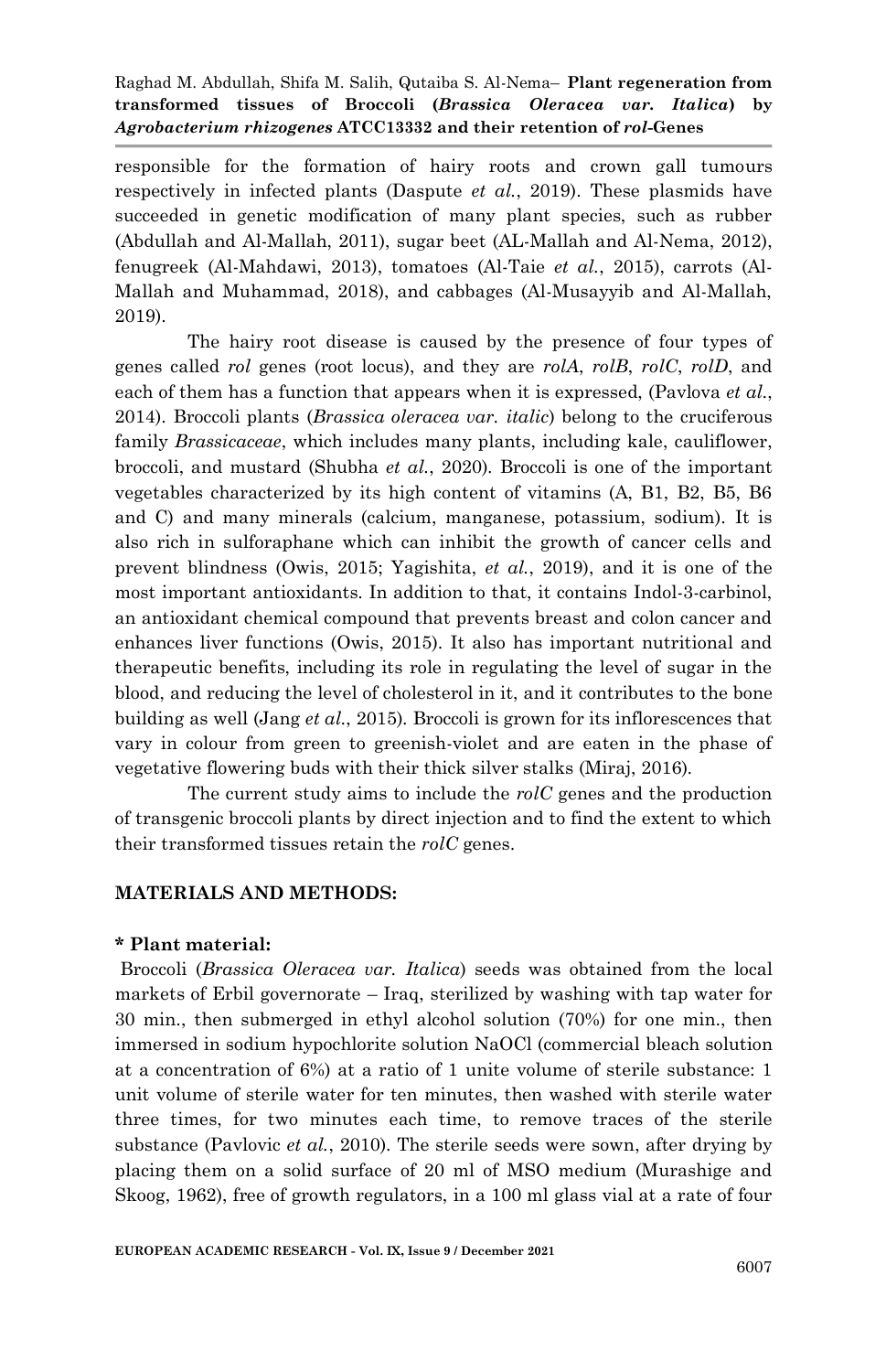seeds/ vial. The samples were kept in the culture room under 16 h light/8 h darkness at  $25 \pm 2$ °C conditions.

## **Bacterial Strain and its Plasmids**

Wiled strain *A. rhizogenes ATCC 13332* containing Ri plasmid which forms the hairy roots was supplied from the Leibniz Institute for Microorganisms and Cell Cultures Ltd., Germany (DSMz), and it was maintained periodically on Nutrient Agar solid medium. pRi plasmids were isolated from bacteria using a Plasmid Extraction kit.

## **Inoculation of Explants**

Sterilized and excised stems cuttings of 15-day-old seedlings of 2-3 cm in length were directly inoculated using a minute needle (ICC Insulin Syringe U-100-29 G1/2-0.3314M); its end was immersed in the bacterial inoculum and its plasmids, and the stems were pricked at four locations. Leaves were also pricked in two or more locations of the lower surface of the Midvein, and also at the base of the leaf, the inoculated sections were planted in an upright position in solid MS, WPO medium in 100 ml vials containing 25 ml of these media at an average of 2 pieces/vial. The samples were preserved under culture room conditions at 25°C in complete darkness (AL- Nema and AL-Mallah, 2016).

# **Establishment of Genetically Transformed Hairy Roots Cultures Cured from Bacteria**

Tufts of induced hairy roots were cut off from leaves and stems as a result of bacterial infection, and transferred to Petri dishes containing solid MSO and WPO medium supplemented with graded concentrations of cefotaxime 100, 200, 250, 300 mg/L and kept on each medium for 20 days and then maintained on MSO and WPO media supplemented with gradually decreasing concentrations to heal roots from bacteria and to maintain them periodically every 20 days (AL- Nema and AL- Mallah, 2016). They were kept under the aforementioned growth room conditions.

# **\* Formation of Differentiated Vegetative Branches from Hairy Roots; their Rooting and Acclimatization**

Shoots were formed from hairy roots after four months of periodic maintenance, and after 20 days of formation, shoots with a length of approximately 2.0 cm were separated from the transgenic hairy roots using a sharp sterile scalpel and were planted individually in 100 ml vials containing 20 ml of MSO- medium free from growth regulators, and MS medium containing 20 g sucrose and supplemented with IBA 1.0 and 2.0 mg/L, all samples were kept in the culture room (Pavlovic *et al.*, 2010). All plants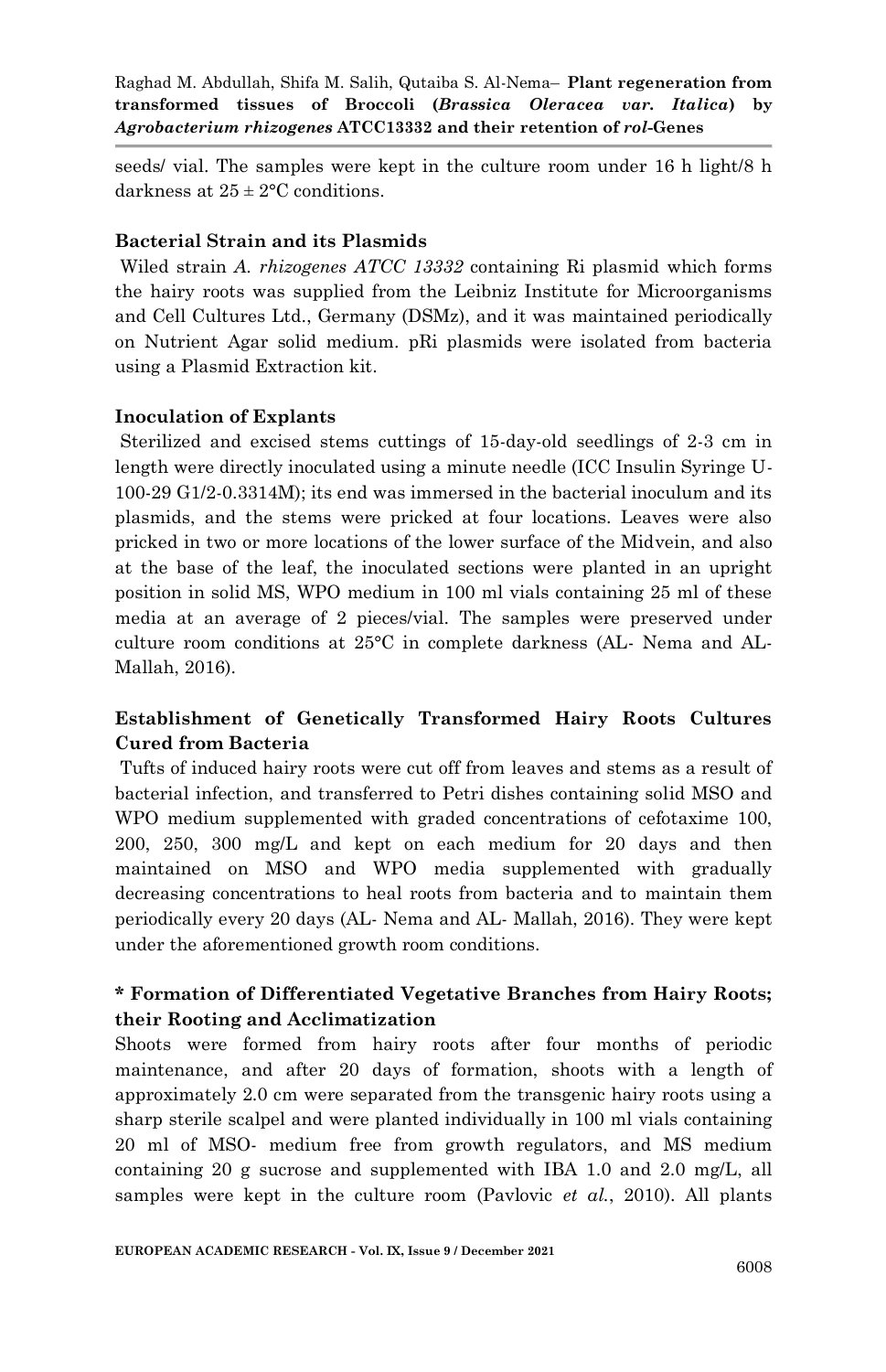resulting from differentiation of hairy roots with appropriate root groups were taken from their media and well washed from the remnants of the medium with distilled water, and planted in plastic containers perforated from the bottom containing a mixture of sterilized soil with peat moss (1:1 V/V), and the plants were covered with perforated nylon bags for two days, and then these bags were removed and the samples were kept in the culture room at 25  $\pm$  2°C and under light lighting while maintaining high humidity to avoid drying out.

## **Genetic Analysis**

DNA was isolated from hairy roots, normal roots, seed plants, and transgenic plants using isolation and purification solutions (Plant Genomic DNA Extraction Mini Kit, Favor gen, Taiwan). DNA isolated from plant tissues was used in the polymerase chain reaction (Alamholo *et al.*, 2019) to detect the transfer of *rol C* genes carried on the T-DNA segment transferred from plasmids of the bacterial strain to the genome of plant tissues and their integration into it with the help of specific primers.

# $F = 5'$  CATTAGCCGATTGCAAACTTG3' (Hom - utai, 2009). R= 5' ATGGCTGAAGACCTG3'

At the end of the reaction time, 3 microliters of each were taken and put in pits of double agarose gel of 2% with Gel Red dye, and the bundles were photographed via a digital camera.

## **RESULTS**

The results of inoculation of stem cuttings excised from sterile seedlings of Broccoli, and in the midvein and leaf base by injecting them directly with *Agrobacterium rhizogenes ATCC13332* strain and its plasmids and instilling them in WPO solid medium, showed that the inoculation was tolerated and they retained viability and the emergence of the hairy root of these samples was varied (Table 1). The results also showed that the best medium for root induction was WPO medium.

Results (Table 1) express the readiness and superiority of true leaves over stem cuttings in the induction of hairy roots with bacterial inoculation of 72 hours incubation period  $(0.D = 1.6)$  and the lower induction rate of hairy roots upon direct injection of other densities.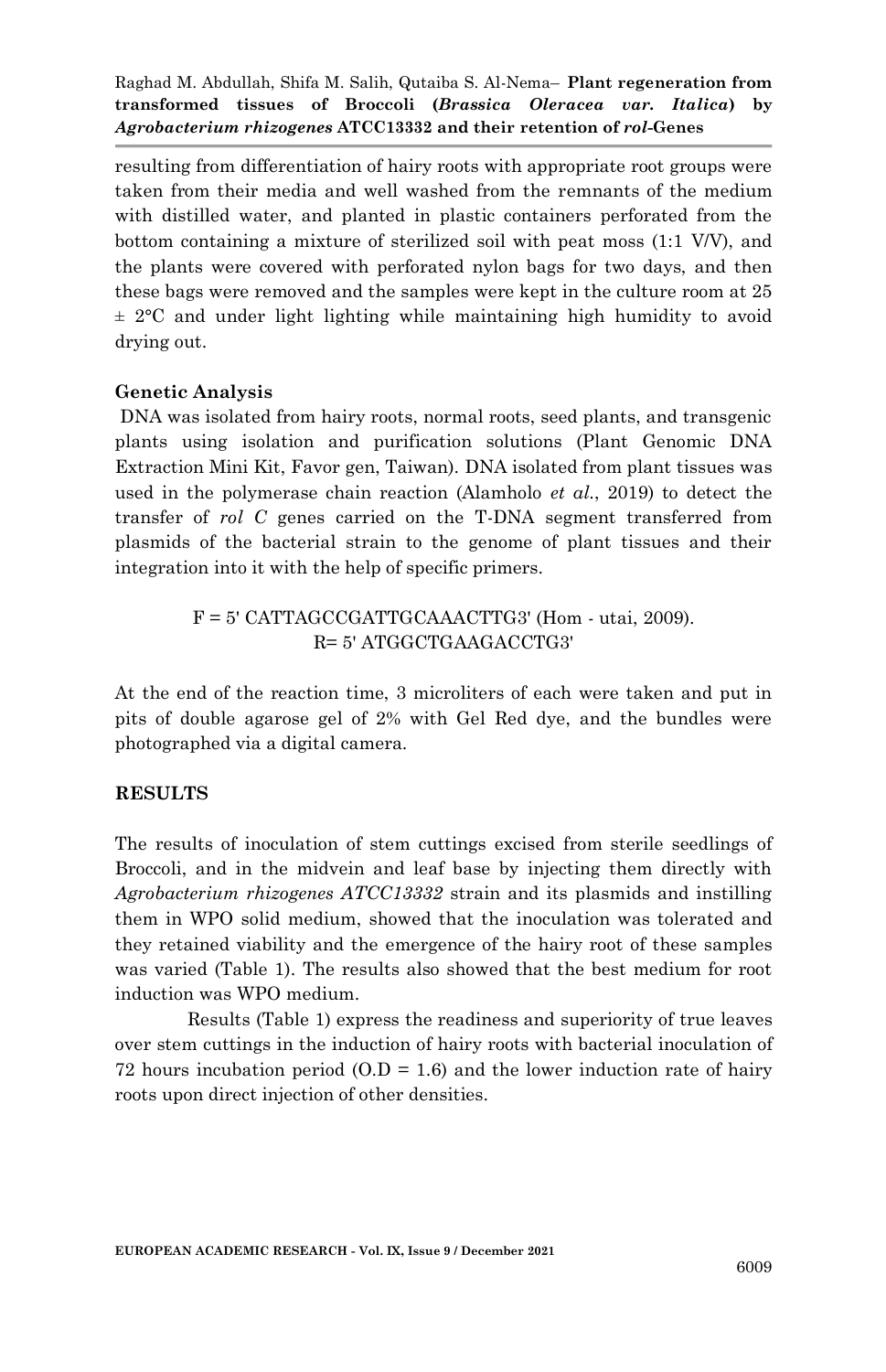**Table (1): Induction of hairy roots on stem cuttings of broccoli seedlings** *B. oleracea var.* **Italica and on true leaves with** *A. rhizogenes ATCC13332* **grown on WP solid medium.**

| Plant Part           | Inoculation<br>Density $(0,D)$ | Inoculated/<br>Respondent<br>Number | <b>Induction Rate %</b> | <b>Induction Period</b><br>(Day) |
|----------------------|--------------------------------|-------------------------------------|-------------------------|----------------------------------|
| <b>Stem Cuttings</b> | 0.3                            | 23/75                               | 30.6                    | 16                               |
|                      | 0.7                            | 33/90                               | 36.6                    | 16                               |
|                      | $1.6\,$                        | 37/90                               | 41.1                    | 15                               |
|                      | 2.4                            | 15/75                               | 20.0                    | 18                               |
|                      | * Control                      | 0/25                                | 0.0                     | 0.0                              |
| Leaves               | 0.3                            | 41/75                               | 54.6                    | 10                               |
|                      | 0.7                            | 64/90                               | 71.1                    | 7                                |
|                      | $1.6\,$                        | 73/90                               | 81.1                    | 7                                |
|                      | 2.4                            | 20/75                               | 26.6                    | 9                                |
|                      | * Control                      | 0/25                                | 0.0                     | 0.0                              |

\* Control samples inoculated with sterile distilled water.

Generally, hairy roots formed first in the injection locations, and the response of the leaves was early, especially at the two densities (0.7 and 1.6) better than the inoculated stem cuttings at the same conditions, as the hairy roots emerged in the form of small, bright white tufts of dense hairs, in addition to their emergence in non-inoculated sites in the true leaves. They appeared on both sides of the leaf in the midvein area and at the base of the leaf (Fig. 1, A, B, C), and the inoculation of the stem cuttings resulted in the emergence of bright roots in the form of tufts at the injection sites and at sites that were not inoculated, with a period similar to the period of their emergence from the inoculated sites, later developed into a dense group of hairy roots, with a white color (Fig. 1, D, E).



**Fig. 1: Emergence of hairy roots on the plant parts of broccoli plant** *B. oleracea var.* **Italica inoculated by direct injection with** *Agrobacterium rhizogenes ATCC13332* **or its developing plasmids and the formation of vegetative branches directly from the hairy roots in WP medium**

**EUROPEAN ACADEMIC RESEARCH - Vol. IX, Issue 9 / December 2021**

A: Hairy roots formed (marked part) on both sides of the leaf at the injection sites. B: Hairy root morphogenesis (marked part), non-inoculated sites. C: hairy root morphogenesis (marked part) at the base of the leaf.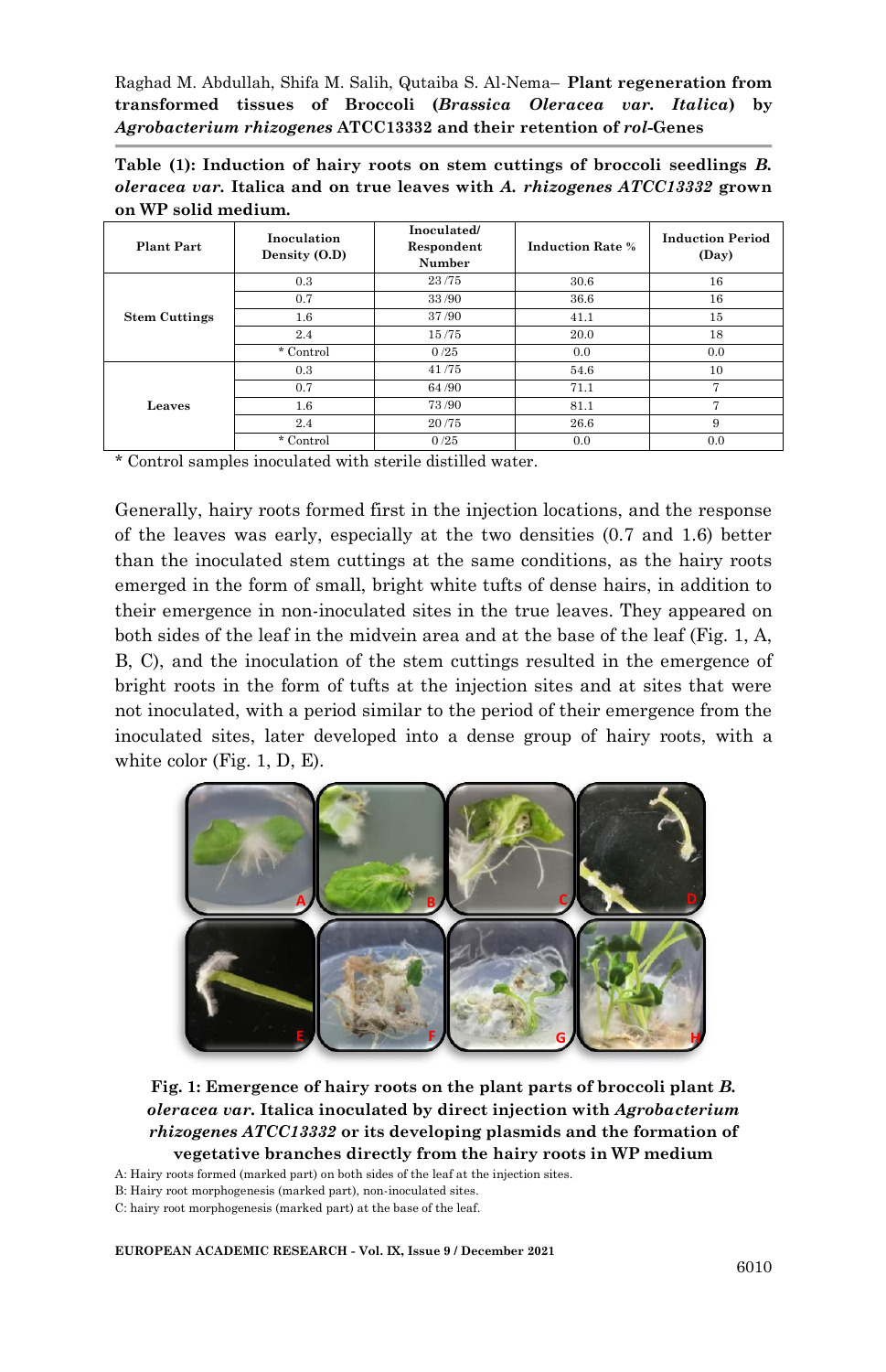D: induced hairy roots (marked part) on stem cuttings at inoculation areas.

E: Hairy roots (marked part) on stem cuttings in areas not inoculated with bacteria.

G: The elongation of the shoots increases and their growth development 10 days after the appearance of the true leaves.

H: Increase of the number of shoots and their rapid growth and development on the same medium.

#### **Direct morphogenesis of vegetative branches from hairy roots:**

One of the prominent results in this study is the appearance of green microstructures in most of the genetically transformed hairy root cultures when they continue to be periodically maintained on MSO medium, and after four months of maintenance, they develop into true leaves (Fig. 1, F), and with continuous maintenance, it unfolded into vegetative branches (Fig. 1, G); 2 - 13 branches/culture of the hairy root. These branches were characterized by their elongation and rapid growth (Fig. 1, H). The total number of branches reached 60 branches / 20 cultures of the hairy roots.

#### **Rooting and acclimatizing transgenic Plants:**

The results showed the viability of the differentiated branches of the transgenic hairy roots and the ease of rooting by 100%, taking 7-9 days (Fig. 2, A). The formed roots were characterized by their rapid growth; their number was between 5-7 roots and of varying lengths (Fig. 2, B). After that, the formed plants were transferred at the age of 20 days to a mixture of soil and sterilized peat moss for acclimatizing (Fig. 2, C) and when following their growth, it was noticed that their branches were short (Fig. 2, D) and their leaves were wrinkled (Fig. 2, E).



#### **Fig. 2: Morphogenesis of transgenic broccoli plants** *B. oleracea var. Italica* **by directly emerging from hairy roots induced by** *A. rhizogenes ATCC13332*  **bacteria**

A: Rooting of vegetative branches (marked part) on solid MSO medium.

B: Note the difference in the number and length of roots arising from the vegetative branches resulting from the hairy roots and their callus.

C: Transplantation and acclimatization of transgenic plants in soil and peat moss mixture.

D: Transgenic broccoli plants of 45 days old grown in soil and peat moss mixture. Note their short branches.

E: Note leaf curl in transgenic broccoli plants (The marked part).

F: Seed plants of 50 days old.

One of the prominent results in this study is the appearance of green microstructures in most of the genetically transformed hairy root cultures when

**EUROPEAN ACADEMIC RESEARCH - Vol. IX, Issue 9 / December 2021**

F: Appearance of true leaves (marked part) from hairy root culture on MSO medium.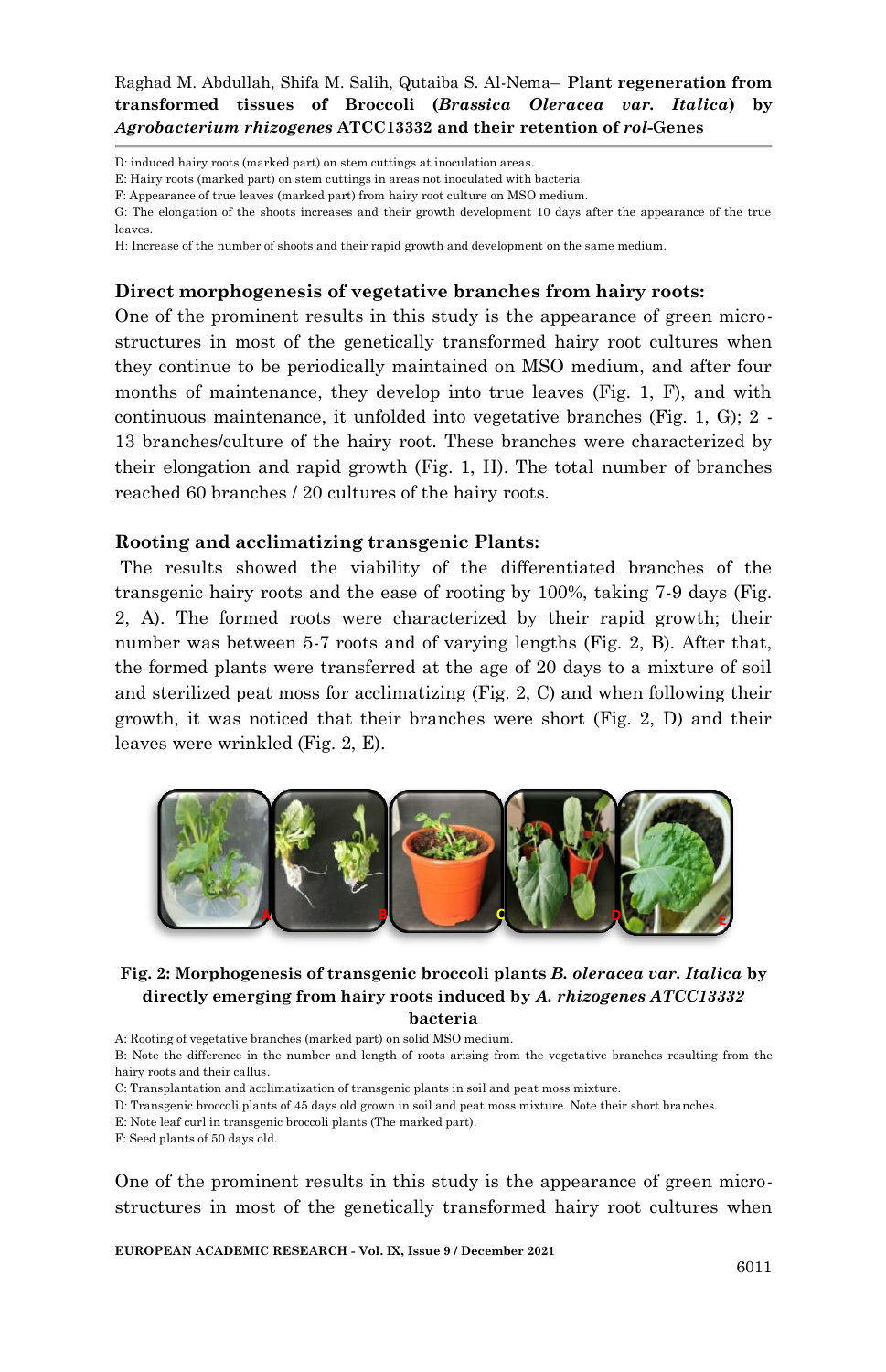they continue to be periodically maintained on MSO medium, and after four months of maintenance, they develop into true leaves (Fig. 1, F), and with continuous maintenance, it unfolded into vegetative branches (Fig. 1, G); 2 - 13 branches/culture of the hairy root. These branches were characterized by their elongation and rapid growth (Fig. 1, H). The total number of branches reached 60 branches / 20 cultures of the hairy roots.

The results also showed the response of the broccoli plant to direct injection of Ri plasmids isolated from *A. rhizogenes ATCC13332* bacteria and the efficiency of inducing hairy roots from stem cuttings and true leaves. Leaves were superior to stem cuttings in their response (Table 2).

**Table (2): Induction of hairy roots on stem cuttings and true leaves of broccoli seedlings,** *Brassica oleracea var.* **Italica inoculated with Ri plasmids of** *A. rhizogenes ATCC13332* **by direct injection.**

| <b>Plant Part</b> | Inoculated/<br><b>Respondent Number</b> | <b>Induction Rate %</b> | Time for hairy roots<br>formation (day) |
|-------------------|-----------------------------------------|-------------------------|-----------------------------------------|
| Leaves            | 85/100                                  | 85.0                    |                                         |
| <b>Stems</b>      | 38/75                                   | 50.0                    |                                         |
| * Control         | 0/25                                    | 0.0                     | 0.0                                     |

\* Plant parts inoculated with sterile distilled water.

Induction of hairy roots on stem cuttings inoculated with Ri plasmid was also observed. The results showed that the plant parts responded better to direct injection with pRi plasmids than they responded to direct injection with bacteria, as hair root tufts were formed 7-12 days after injecting the plant parts with pRi plasmid, in addition to the absence of bacterial contamination that was present when the bacterial suspension was injected. The rate of induction increased from 81-85% on true leaves, while the rate of induction in stem cuttings increased from 41-50%.

## **Concentration and Purity of Isolated DNA:**

The data showed a discrepancy in the concentration of DNA isolated from hairy roots and the plants genetically transformed by *A. rhizogenes ATCC13332* bacteria compared to its concentration in normal roots and broccoli seed plants (Table: 3). It was also observed that the purity of the DNA isolated from all tissues was appropriate for the parts of the polymerase chain replication in the later step in terms of the separation of the DNA bundles in the gel layer and in the presence of the volumetric marker.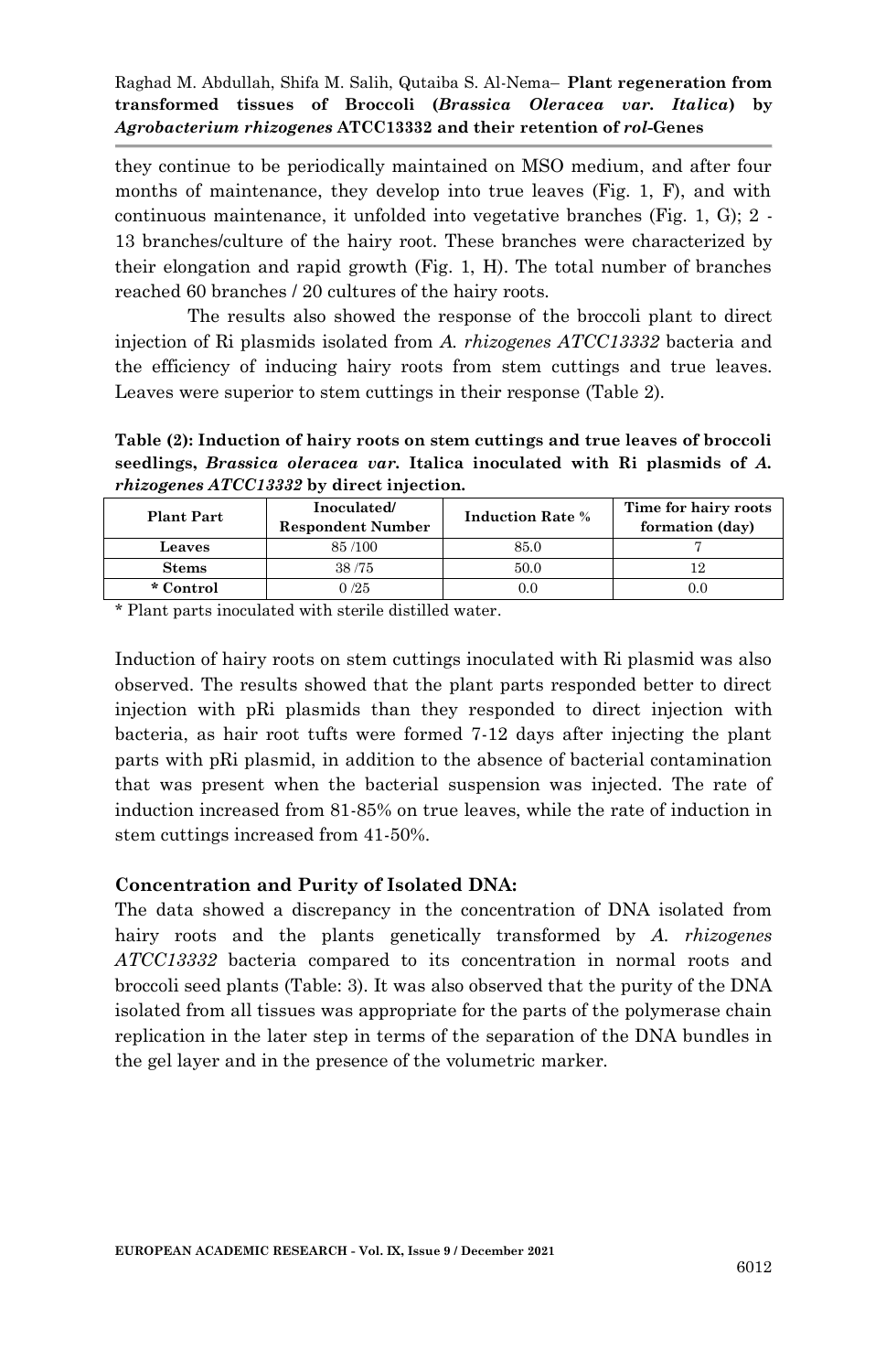**Table (3): Concentration and purity of DNA isolated from tissues of broccoli** *B. oleracea var.* **Italica genetically transformed by** *A. rhizogenes ATCC13332* **bacteria and from induced hairy roots, hairy root callus, stem callus and seed plants**

| Source of isolated DNA<br>$(mg/l^{-1})$ | Concentration $(Ng/Ml^{-1})$ | Purity |
|-----------------------------------------|------------------------------|--------|
| Normal roots                            | 122.9                        | 1.8    |
| <b>Transgenic hairy roots</b>           | 202.9                        | 17     |
| <b>Transgenic plants</b>                | 205.5                        | 1.6    |
| Seed plants                             | 124.2                        |        |

# **Retention of** *rolC* **genes by Broccoli genetically transformed by** *A. rhizogenes ATCC13332* **bacteria**

The results of gel electrophoresis of the sPCR reaction showed the separation of bundles of duplicated DNA of hairy roots and transgenic plants, and their molecular size was equal to the molecular size of the specific primers of *rol* C genes in the gel layer (Fig. 2), noting the absence of separation of such bundles of amplified DNA isolated from normal roots and seed plants. This result indicates the transmission of the T-DNA segment from bacteria and its integration with the genome of genetically transformed broccoli hairy root tissues with the group of *rol*-genes.



## **Fig. 2: Transfer of** *rol C* **genes in an amplified DNA sample isolated from hairy roots and broccoli plants genetically transformed by** *A. rhizogenes ATCC13332*  **bacteria by electrophoresis in 1.5% agarose.**

Path (M): volumetric marker λDNA.

Path (1): DNA amplified and isolated from the roots of seed plants.

Path (2): DNA amplified and isolated from hairy roots genetically transformed by *A. rhizogenes ATCC13332*. Path (3): DNA amplified and isolated from plants genetically transformed by the bacterial vector *A. rhizogenes*. Path 4: DNA amplified and extracted from seed plants.

## **DISCUSSION:**

In the current study, the use of the strain *ATCC13332 A. rhizogenes* to bring about a genetic transformation in broccoli plants indicates that this wild type strain did not undergo any changes in its genetic material, including genetic markers, i.e., it is a naturally engineered strain (Geng *et al.*, 2012); it did not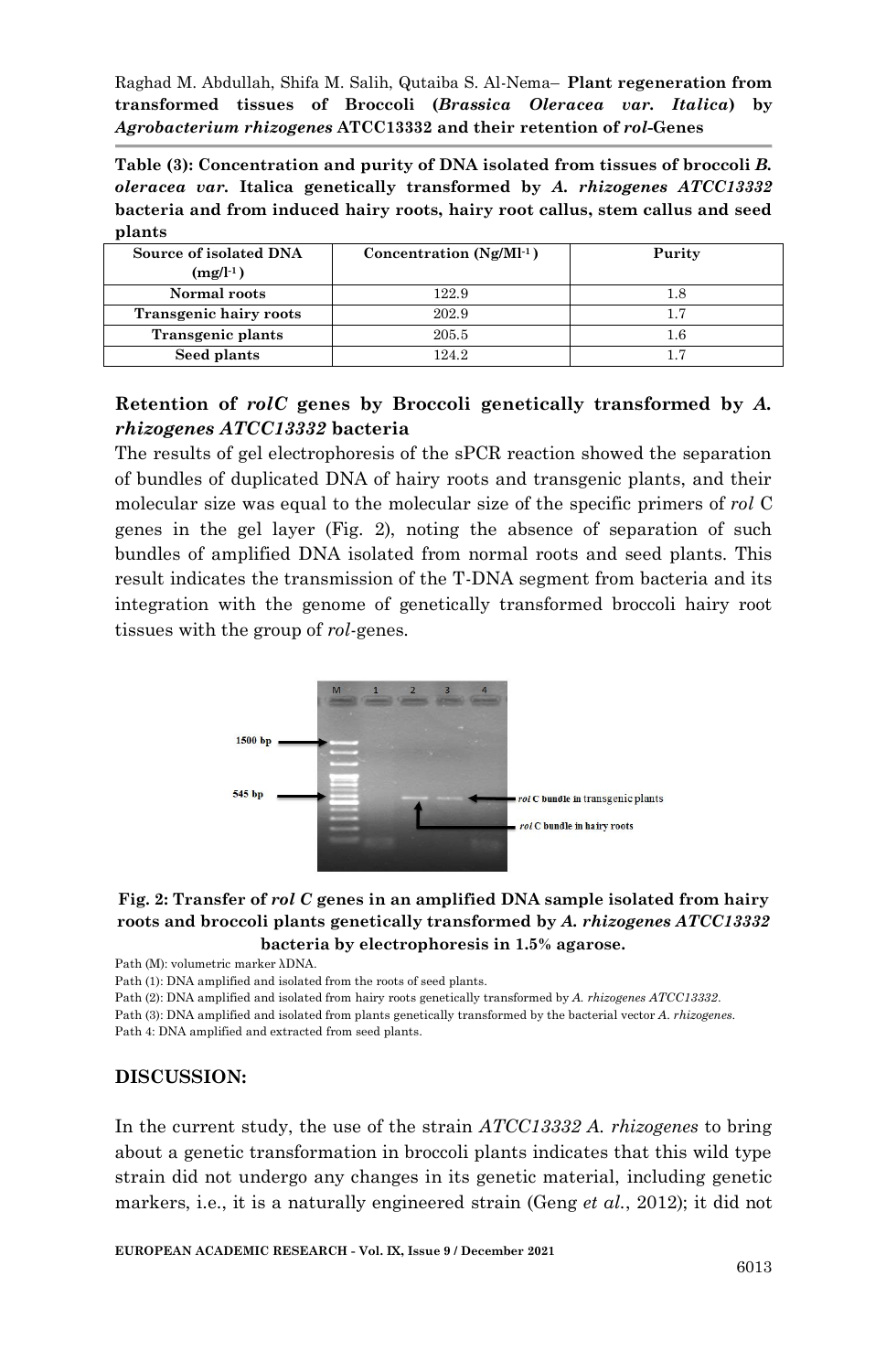differ from the genetically modified strains with *A. Rhizogenes* bacteria, either by direct injection or by using its plasmid (karthikeyan, *et al.*, 2007). The success of the genetic transformation in this plant indicates the compatibility between the plant type and the bacterial strain and its plasmids, and the hairy roots are the first signs of genetic transformation from stem cuttings and leaves removed from young seedlings of broccoli (Kowalczyk *et al.*, 2018). The main reason for the occurrence of genetic transformation is due to the wounding of plant parts and their secretion of phenolic compounds such as *acetosyringone* and sugar molecules that have a role in activating the *vir* gene group and are responsible for causing genetic transformation (Gelvin, 2009). The superiority of leaf tissues over stem tissues of the broccoli plant may be attributed to the nature of the hollow stems, which weakens their ability to tolerate virulence genes. The plant part used is one of the factors affecting the emergence of hairy roots (Samadi *et al.*, 2012). The direct injection method is one of the important methods used in many studies, which have proven its efficacy and excellence in generating genetic transformation (Al-Nema and ALMallah, 2016).

The emergence of hairy roots in this study also may explain the occurrence of physiological and morphological disorders as a result of gene expression of T-DNA genes, including *iaaH* and *iaaM* genes that contribute to encoding the construction of cytokines and auxins, which led to a disturbance in the endogenous hormones that stimulated hairy root emergence (Chattopadhyay *et al.*, 2011), in addition to the formation of unusual amino acids (opines) which bacteria use as a source of carbon (Sharma *et al.*, 2019). Also, the superiority of genetic transformation rates when directly injected with Ri plasmids may be attributed to tissue behavior, type, genetic line and cell number in the plant part inoculated with the plasmid (Niazian *et al.*, 2017). The high ability of genetically transformed hairy roots to grow in MS medium devoid of growth regulators and their direct formation of vegetative branches after periodic maintenance of root cultures may be due to their possession of a segment of T-DNA that guarantees to obtain genetically transformed plants. The success achieved in this study in obtaining transgenic broccoli plant directly from the transgenic hairy roots despite the long period of time, is an important step in the transgenesis system and it occurs due to the effect of the *rol* genes present on the T-DNA segment as mentioned earlier (One and Tian, 2011). This is consistent with (Zargis, 2021) in obtaining *arabidopsis* plants directly in the hairy roots induced by the same wild strain.

The increase in the concentration of DNA in the tissues of hairy roots and transgenic plants, than the concentration of the rest of the extracts proves the success of the transfer of T-DNA genes carried on Ri plasmids into the tissues of broccoli plants and their integration with the genetic repertoire,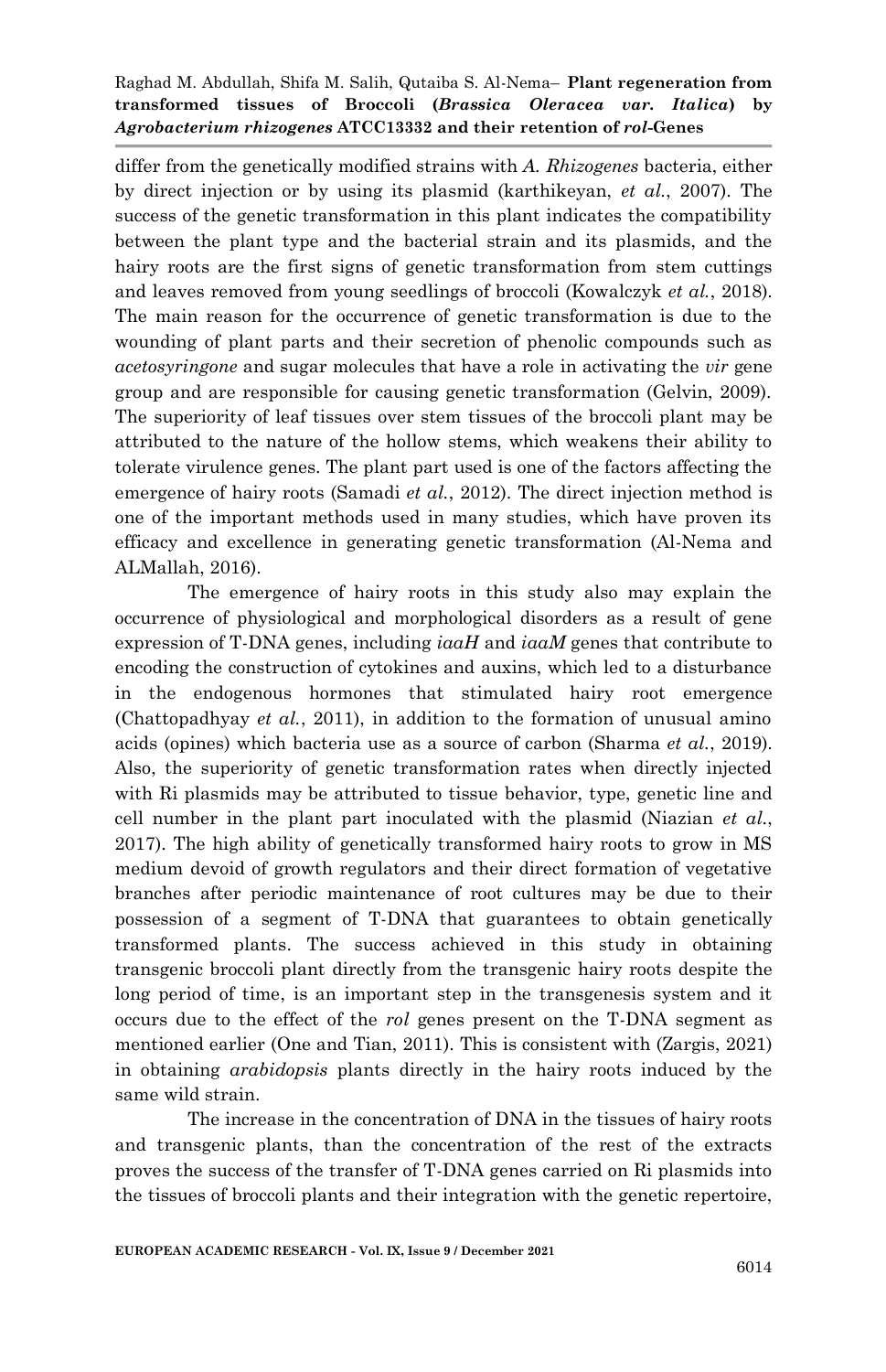and thus led to an increase in the speed of cell divisions, and then an increase in the construction of amino acids as well as proteins (Balasubramanian *et al.*, 2018). The presence of *rolC* is indicated by the use of the polymerase chain reaction (PCR) technology, to which attributed the development of vegetative branches and the formation of transgenic plants (Zupan *et al.*, 2000).

#### **Acknowledgments**

We are very grateful to the University of Mosul/ Colle. of Edu. for Pure Sci. for proving facilities, which allowing the researchers to carry out this work in biotechnology and genetic manipulation labs in department of biology. Thanks, due to Dr. Ihasn for giving us the opportunity to work in RNA laboratories to conduct PCR tests.

## **REFERENCES:**

- 1. Abdullah, R. M. and Al- Mallah, M. K. (2011), Transfer of T-DNA Genes from *Agrobacterium rhizogenes* 1601 to Indion rubber, *Ficus elastica* Roxb. plants. 2nd scientific conference for biological science-sci college-Mosul university. 16- 17 nov.
- 2. AL Mallah, M.K. and AL Nema, Q.S. (2012). Putative genetically modified callus derived from transformed hairy roots induced on sugar beet (*Beta Vulgaris* L.) explant by *Agrobacterium rhizogenes* 1601harbouring Ri – plasmid. Iraqi J. Biotech., 11: 455 – 463.
- 3. Al- Mahdawi, M. M. I. (2013). Genetic and Electrical Manipulation of Fenugreek *(Trigonella foenum graecum L)* Plants with the Isolation of Ryosgenin and Trichonelin from Different Tissue Cultures. A Ph. D. Thesis, College of Agriculture and Forestry, Mosul University, Iraq
- 4. Al- Mallah, M. K. and Mohammad, A. A. (2018). Detection of *rol B* and *rol C Genes* in Callus Tissues Derived from Co-Cultivation of Carrot *(Daucus carota L.)* Cell Suspension with pRi. Al-Rafidain Journal of Science 27: 266–276.
- 5. Al- Taee, N. E.; Mohammad, A. and Ahmed, J. M. (2015). Production of Transgenic Tomato *(Lycopersicon esculetum)* Plants by *Agrobacterium Tumefaciens C58C1* Mediated Transformation*.* International Journal for Sciences and Technology, 10:105- 110
- 6. AL. Nema, Q. S. and AL. Mallah, M. K. (2016). Establishment of rapid propagation culture of *Agrbactrium rhizogenes* mediated transgenic hairy root in sugar beat. Europ. Acad. Res., 3: 12673-12682.
- 7. Alamholo, M., Katayounchah, R.N. and soltani, J. (2019). Hyascyamine and scopolamine production in induced callus and hairy roots of *Hyoscyamus niger*. Academia J. Biotech. 7: 207 – 215.
- 8. Balasubramanian, M.; Anbumegala, M.; Surendan, R.; Arun, M. and Shanmugam, G. (2018). Elite hairy roots of *Raphanus sativus* L. as a source of antioxidants and flavonoids.  $3$  Biotech.,  $8: 1-15$ .
- 9. Chattopadhyay, T.; Roy, S.; Mitra, A. and Maiti, M.K. (2011). Development of transgenic hairy root system in jute (*Corchorus capsularis* L.) with gus A reporter gene through *Agrobacterium rhizogenes* mediated transformation. Plant cell Repts., 30: 485 – 493.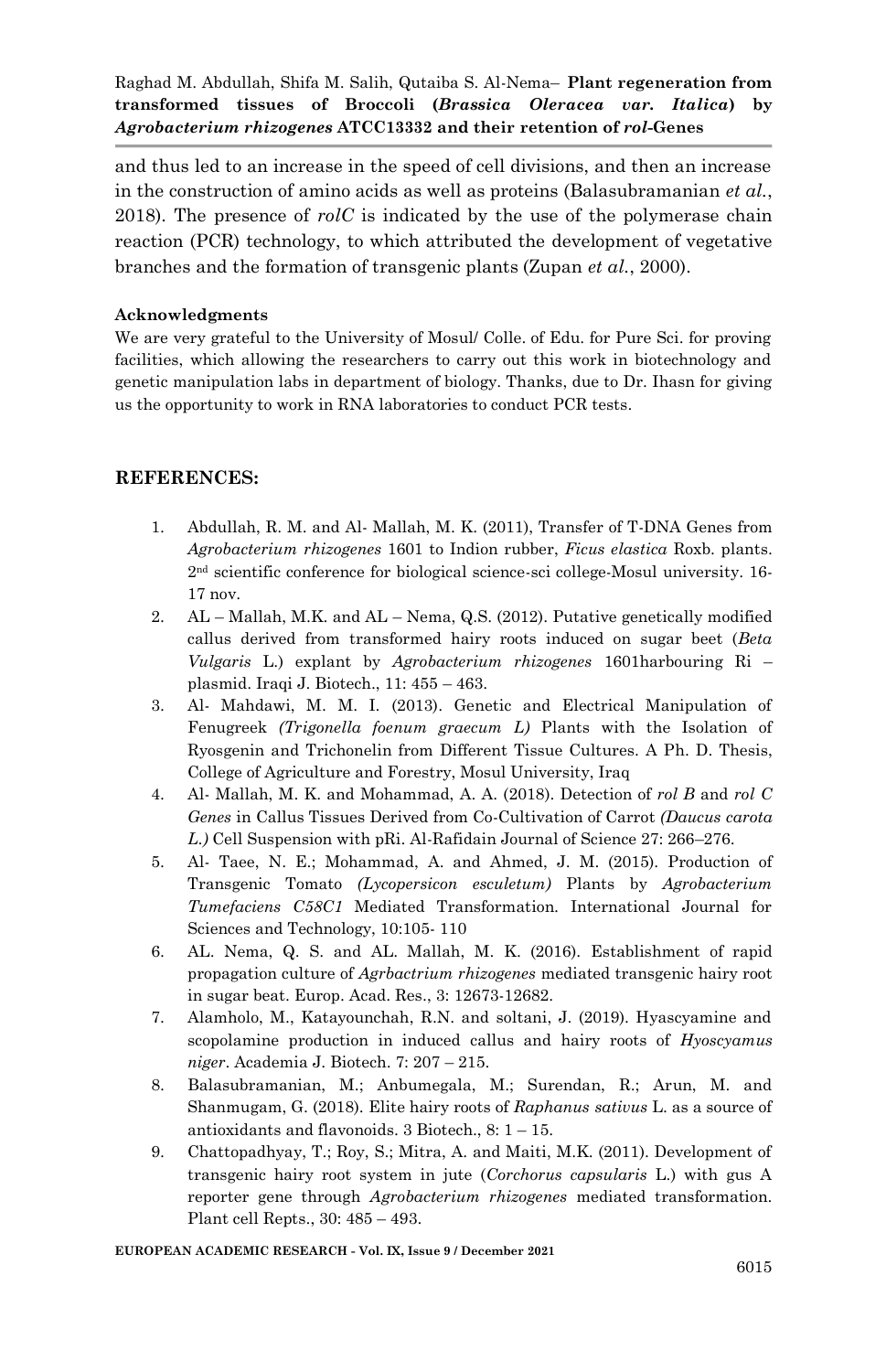- 10. Daspute, A.; Yunzuan, X., Gu, M.; Kobayashi, Y.; Wagh, S.; Panche, A. and Koyama, H. (2019). *Agrobacterium rhizogenes* – mediated hairy roots transformation as a tool for exploring aluminum – responsive genes function future. Sic. 5:1-10.
- 11. Gelvin, S.B. (2009). *Agrobaterium* in the genomics age. Plant physiol. 50: 1665 – 1676.
- 12. Geng, L.; Niu, L.; Gresshoff, P.M.; Shu, C.; Song, F.; Huang, D. and Zhang, J. (2012). Efficient Production of *Agrobacterium rhizogenes* – transformed roots and composite plants in peanut (*Arachis hypogaea* L.). Plant cell Tissue and Organ culture., 109: 491 – 500.
- 13. Hom utai, S. (2009). Rhinacanthin production by *Agrobacterium rhizogenes* induced hairy roots of *Rhinacanthus nasutus* (L.) Kurz. Doctoral dissertation, Prince of Songkla University, songkla. Singapore.
- 14. *Indian Rubber Plants, Ficus elastica Roxb.*. A special issue of the 2nd Scientific Conference (16-17 November, 2011), College of Sciences- Mosul University-Iraq
- 15. Jang, J.W.; Moon, J.K. and Shibamoto, T. (2015). Analysis and antioxidant activity of extracts from broccoli (*Brassica oleracea* L.). Sprouts. J. Agric. Food chem., 63: 1169 – 1174.
- 16. Karthikeyan, A.; Palanivel, S. and Raj, R.B. (2007). Hairy root induction from hypocotyl segments of groundnut (*Arachis hypogaea* L.). African J. Biotech., 6:  $1 - 20.$
- 17. Miraj, S. (2016). Broccoli (Brassica oleracea var. italica): Potential candidate in the health management scholars Research Library 8: 61 – 65.
- 18. Murashige, T. and Skoog, F. (1962). Arevised medium for rapid growth and bioassay with tobacco tissue culture physiol plant., 15: 473-479.
- 19. Musayyab, Hikmat Mustafa& Al- Mallah, Muzahim Qasim (2019). *Genetic Processing to Produce Cytokines in Transgenic Cabbages and to Compensate for non-Adding it in the Medium*. A Patent registered at the Central Organization for Standardization and Quality Control, Baghdad, Iraq.
- 20. Niazian, M.; Sadat Noori S.A.S.; Galuszka, P. and Mortazavian, S.M.M. (2017). Tissue culture – based *Agrobacterium* – mediated and in planta transformation methods. Czech J. Genet. Plant Breed., 53: 133 – 143.
- 21. Ono, N.N. and Tian, L. (2011). The multiplicity of hairy root cultures: Prolific Possibilites. Plant Sci., 180: 439 – 446.
- 22. Owis, A.I. (2015). Broccoli, The green beauty J. Sci. Res., 7: 696 703.
- 23. Pavlova, O.A.; Matreyeva, T.V. and Lutova, L.A. (2014). Rol Genes of *Agrobacterium rhizogenes*. Russ. J. Genetic: APP. Res., 4: 137 – 145.
- 24. Pavlovic, S; Vinterhalter, B.; Mitic, N.; Adzic, S.; Pavloic, N.; Zdravkovic, M. and Vinterhalter, D. (2010). In vitro Shoot regeneration from Seedling Explant in *Brassica* Vegetables: red Cabbage, broccoli, Savoy cabbage and cauliflower Arch Biol. Sci., 62: 337-345.
- 25. Samadi, A.; Carapetian, J.; Jeidari, R.; Jafari, M. and Gorttapeh, A.H. (2012). Hairy root induction in *Linum mucronatum* SPP. Mucronatum, and anti – tumor lignans producing plant, Notulae botanicae horti agrobotanici cluj – napoca., 40: 125 – 131.
- 26. Sharma, P.; Kumar, P. and Banerjee, M. (2019). Influence of different strain of *Agrobacterium rhizogenes* on induction of hairy roots in *Ocimum*